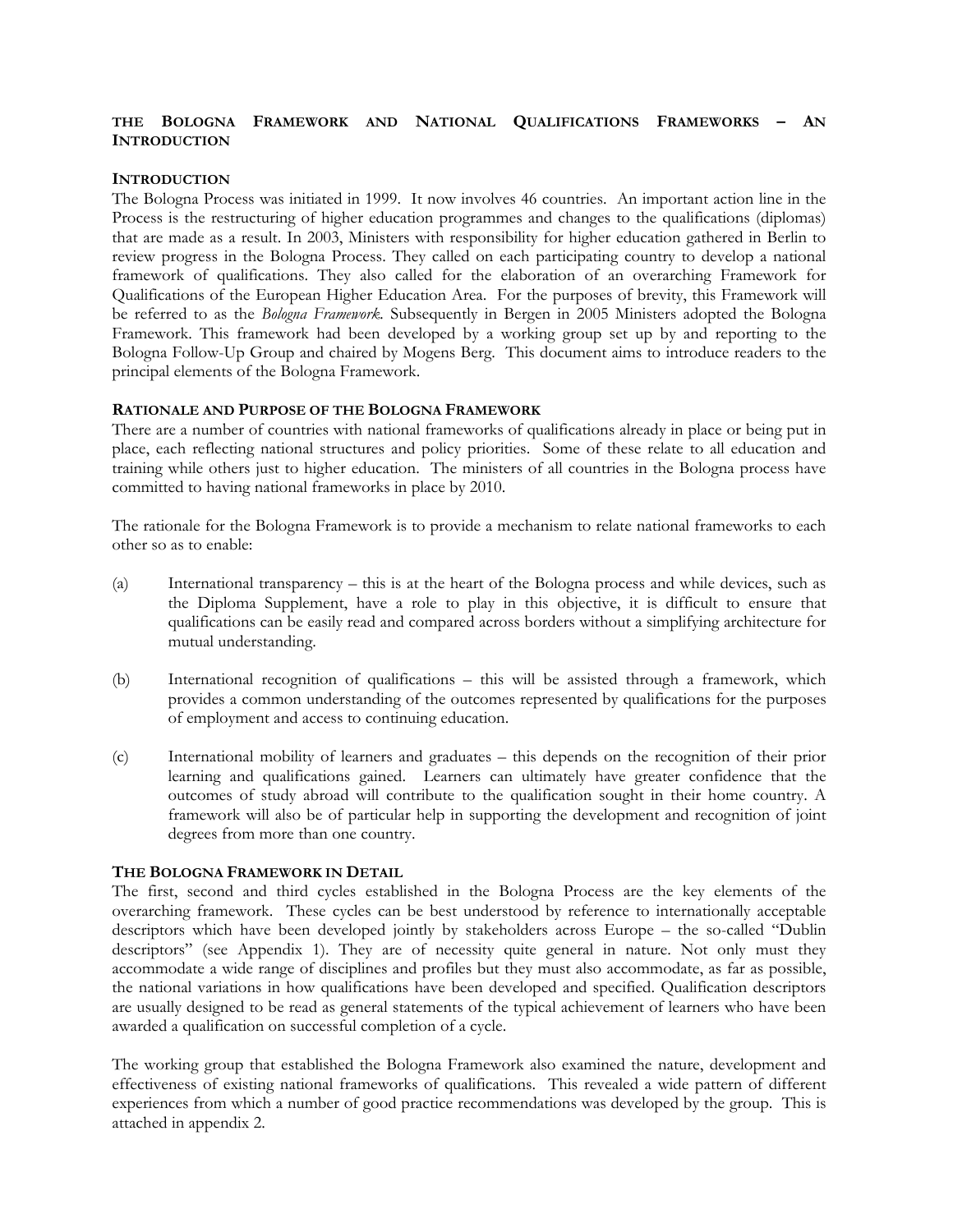#### **BUILDING TRUST**

The success and acceptance of the Bologna Framework depends on trust and confidence among all stakeholders. This is to be achieved through a 'process in each participating country seeking to verify the compatibility of its national framework with the Bologna Framework.

This verification process requires more than a mere expression of qualifications by the competent national body. National frameworks and their associated quality assurance arrangements must satisfy a series of criteria and procedures, including the designation of competent bodies responsible for the maintenance of the Framework by the national ministry with responsibility for higher education, a clear and demonstrable link between the qualifications in the national framework and the cycle qualification descriptors of the Bologna Framework, the existence of national quality assurance systems for higher education consistent with the Berlin Communiqué and any subsequent communiqué agreed by ministers in the Bologna Process. Furthermore, the national framework, and any alignment with the Bologna Framework, is to be referenced in all Diploma Supplements. The verification report must be made public so that partners in the Bologna Process are able to see the reasons that lead the competent national authorities to conclude that their framework is compatible with the Bologna framework. It is strongly recommended that the verification exercise include at least one foreign expert. The detailed outline of these criteria and procedures is included in Appendix 3.

Following the adoption of the Bologna Framework in 2005, a further working group was established. Various seminars and other activities were organised to help countries develop their national frameworks and two countries' existing frameworks went through self-certification processes. The group concluded in 2007 that the Bologna Framework and the procedures and criteria for verification of compatibility of national qualifications framework with the Bologna framework are adequate and serve their purpose. The Group made a number of recommendations to be considered by countries in undertaking the verification process. These are included in appendix 4.

A Coordination Group was established in 2007, under the chair of the Council of Europe, to support the development of national frameworks and the implementation of the Bologna Framework.

#### **EUROPEAN QUALIFICATIONS FRAMEWORK FOR LIFELONG LEARNING**

Parallel to these developments, there is a second European overarching Framework for Qualifications which has now been adopted – the European Qualifications Framework for Lifelong Learning (EQF). This has been adopted by the European Union and relates to all education and training awards in Europe, including those aligned with the Bologna Framework. While EQF directly incorporates the cycle descriptors of the Bologna Framework, it does have its own separate level descriptors.

Diagrammatically, the relationship between the Bologna Framework and the EQF may be illustrated as follows:

| EQF | Bologna Framework |
|-----|-------------------|
|     |                   |
| 2   |                   |
| 3   |                   |
| 4   |                   |
| 5   | $\ast$            |
| 6   | First Cycle       |
|     | Second Cycle      |
|     | Third Cycle       |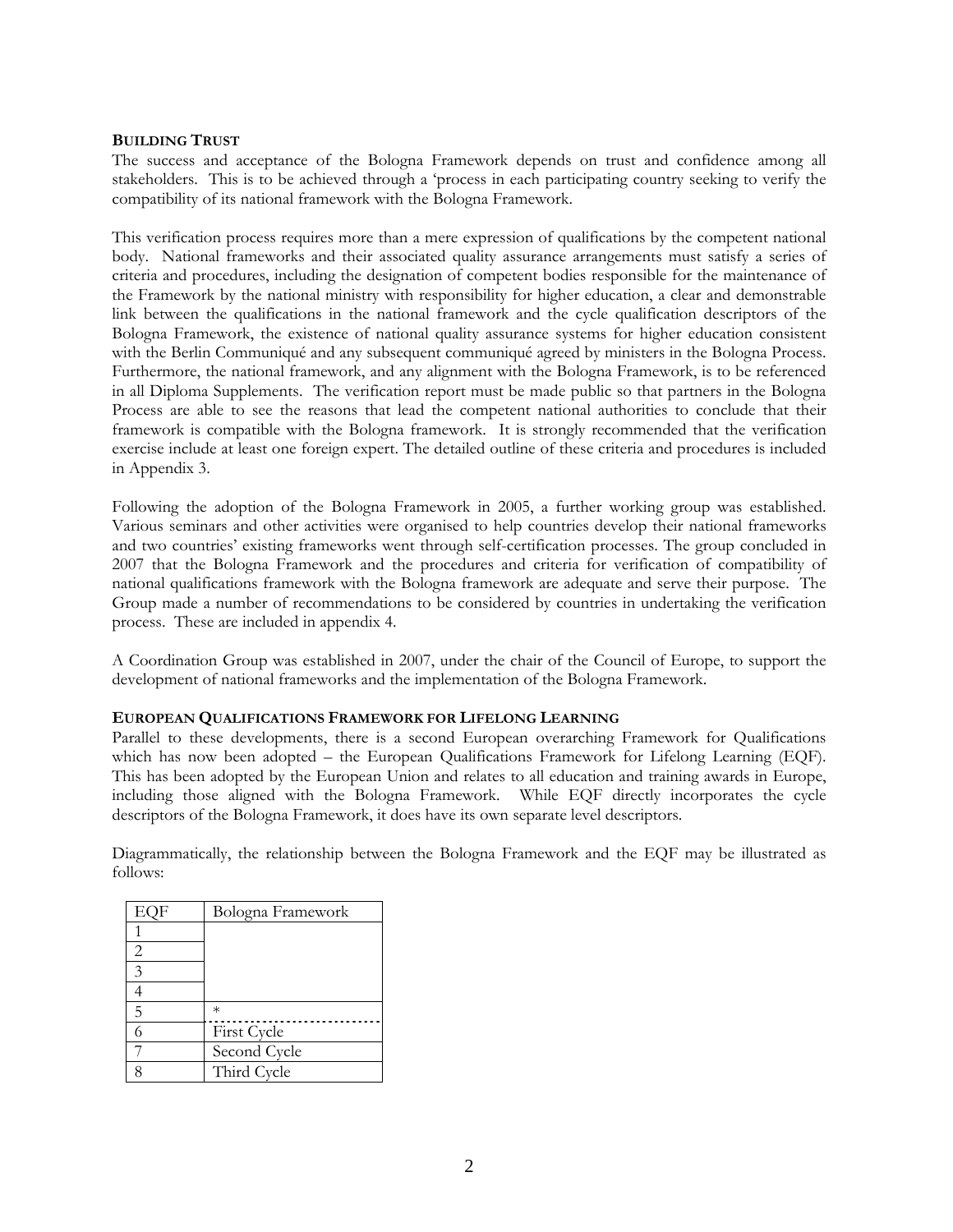\* EQF level 5 is linked with Dublin Descriptor Short Cycle Qualification (within or linked to the first cycle). This is not formally part of the Bologna Framework – In adopting the Bologna Framework, Ministers agreed that the Framework would include, within national contexts, the possibility of intermediate qualifications.

It is planned that the countries within the European Union and other states participating in the Lisbon Strategy will align their national frameworks of qualifications with the EQF by 2012.

#### **CONCLUSION**

The strength of European higher education is the cultural richness and diversity, as represented by the 46 participating countries in the Bologna Process. This is an advantage for European students and an attraction for students from outside Europe. The Bologna Framework and the development and implementation of national frameworks of qualifications are central to removing the barriers to mobility and the creation of a common language for qualifications.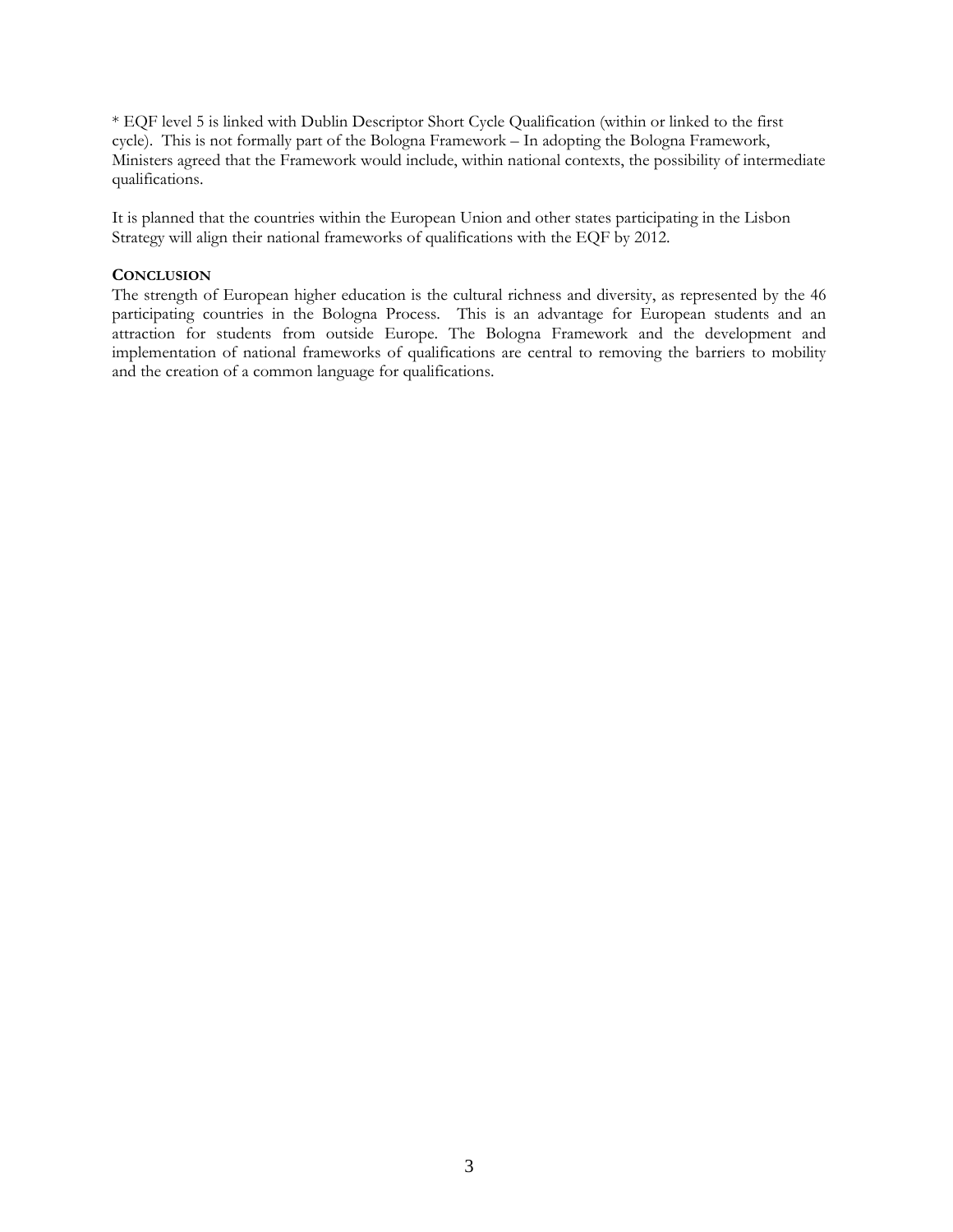## **Appendix 1 Dublin Descriptors (Extract from Working Group on Qualifications Frameworks Report, 2005)**

| Short Cycle Qualification        | First Cycle                             | Second Cycle                           | Third cycle                          |
|----------------------------------|-----------------------------------------|----------------------------------------|--------------------------------------|
| (within or linked to the first   |                                         |                                        |                                      |
| $cycle)*$                        |                                         |                                        |                                      |
| Qualifications that signify      | Qualifications that signify             | Qualifications that signify            | Qualifications that signify          |
| completion of the higher         | completion of the first cycle are       | completion of the second cycle         | completion of the third cycle        |
| education short cycle            | awarded to students who:                | are awarded to students who:           | are awarded to students who:         |
| (within or linked to the         | have demonstrated<br>$\bullet$          | have demonstrated<br>$\bullet$         | have demonstrated a<br>$\bullet$     |
| first cycle) are awarded to      | knowledge and                           | knowledge and                          | systematic understanding             |
| students who:                    | understanding in a field                | understanding that is                  | of a field of study and              |
| have demonstrated                | of study that builds upon               | founded upon and                       | mastery of the skills and            |
| knowledge and                    | their general secondary                 | extends and/or enhances                | methods of research                  |
| understanding in a field         | education, and is                       | that typically associated              | associated with that field;          |
| of study that builds upon        | typically at a level that,              | with the first cycle, and              | have demonstrated the<br>$\bullet$   |
| general secondary                | whilst supported by                     | that provides a basis or               | ability to conceive,                 |
| education and is typically       | advanced textbooks,                     | opportunity for originality            | design, implement and                |
| at a level supported by          | includes some aspects                   | in developing and/or                   | adapt a substantial                  |
| advanced textbooks;              | that will be informed by                | applying ideas, often                  | process of research with             |
| such knowledge provides          | knowledge of the                        | within a research context;             | scholarly integrity;                 |
| an underpinning for a            | forefront of their field of             | can apply their knowledge<br>$\bullet$ | have made a<br>$\bullet$             |
| field of work or                 | study;                                  | and understanding, and                 | contribution through                 |
| vocation, personal               | can apply their<br>$\bullet$            | problem solving abilities              | original research that               |
| development, and                 | knowledge and                           | in new or unfamiliar                   | extends the frontier of              |
| further studies to               | understanding in a                      | environments within                    | knowledge by                         |
| complete the first cycle;        | manner that indicates a                 | broader (or                            | developing a substantial             |
| can apply their<br>$\bullet$     | professional approach to                | multidisciplinary)                     | body of work, some of                |
| knowledge and                    | their work or vocation,                 | contexts related to their              | which merits national or             |
| understanding in                 | and have competences                    | field of study;                        | international refereed               |
| occupational contexts;           | typically demonstrated                  | have the ability to<br>$\bullet$       | publication;                         |
| have the ability to<br>$\bullet$ | through devising and                    | integrate knowledge and                | are capable of critical<br>$\bullet$ |
| identify and use data to         | sustaining arguments                    | handle complexity, and                 | analysis, evaluation and             |
| formulate responses to           | and solving problems                    | formulate judgements                   | synthesis of new and                 |
| well-defined concrete            | within their field of                   | with incomplete or                     | complex ideas;                       |
| and abstract problems;           | study;                                  | limited information, but               | can communicate with<br>$\bullet$    |
| can communicate about            | have the ability to gather<br>$\bullet$ | that include reflecting on             | their peers, the larger              |
| their understanding,             | and interpret relevant                  | social and ethical                     | scholarly community and              |
| skills and activities, with      | data (usually within their              | responsibilities linked to             | with society in general              |
| peers, supervisors and           | field of study) to inform               | the application of their               | about their areas of                 |
| clients;                         | judgements that include                 | knowledge and                          | expertise;                           |
| have the learning skills to<br>٠ | reflection on relevant                  | judgements;                            | can be expected to be<br>$\bullet$   |
| undertake further studies        | social, scientific or                   | can communicate their<br>٠             | able to promote, within              |
| with some autonomy.              | ethical issues;                         | conclusions, and the                   | academic and                         |
|                                  | can communicate<br>$\bullet$            | knowledge and rationale                | professional contexts,               |
|                                  | information, ideas,                     | underpinning these, to                 | technological, social or             |
|                                  | problems and solutions                  | specialist and non-                    | cultural advancement in              |
|                                  | to both specialist and                  | specialist audiences clearly           | a knowledge based                    |
|                                  | non-specialist audiences;               | and unambiguously;                     | society.                             |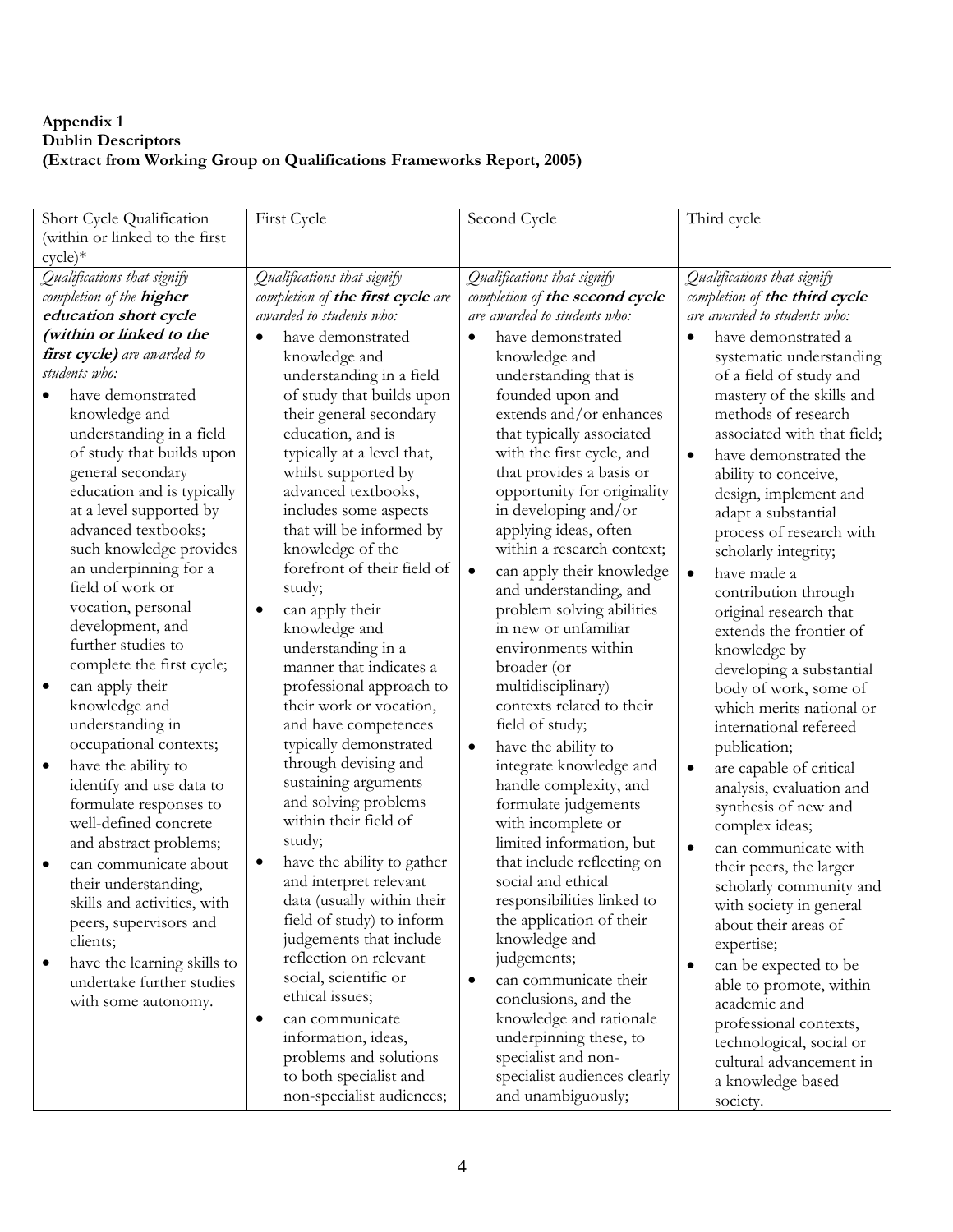|                                   | have developed those<br>learning skills that are<br>necessary for them to<br>continue to undertake<br>further study with a<br>high degree of<br>autonomy. | have the learning skills to<br>allow them to continue to<br>study in a manner that may be<br>largely self-directed or<br>autonomous. |                       |
|-----------------------------------|-----------------------------------------------------------------------------------------------------------------------------------------------------------|--------------------------------------------------------------------------------------------------------------------------------------|-----------------------|
| Approximately 120 ECTS<br>credits | Typically include 180-24-<br><b>ECTS</b> credits                                                                                                          | Normally carry 90-120 ECTS<br>credits – minimum of $60$<br>ECTS credits at the second<br>cycle level                                 | Credits not specified |

\*This is not formally part of the Bologna Framework – In adopting the Bologna Framework, Ministers agreed that the Framework would include, within national contexts, the possibility of intermediate qualifications.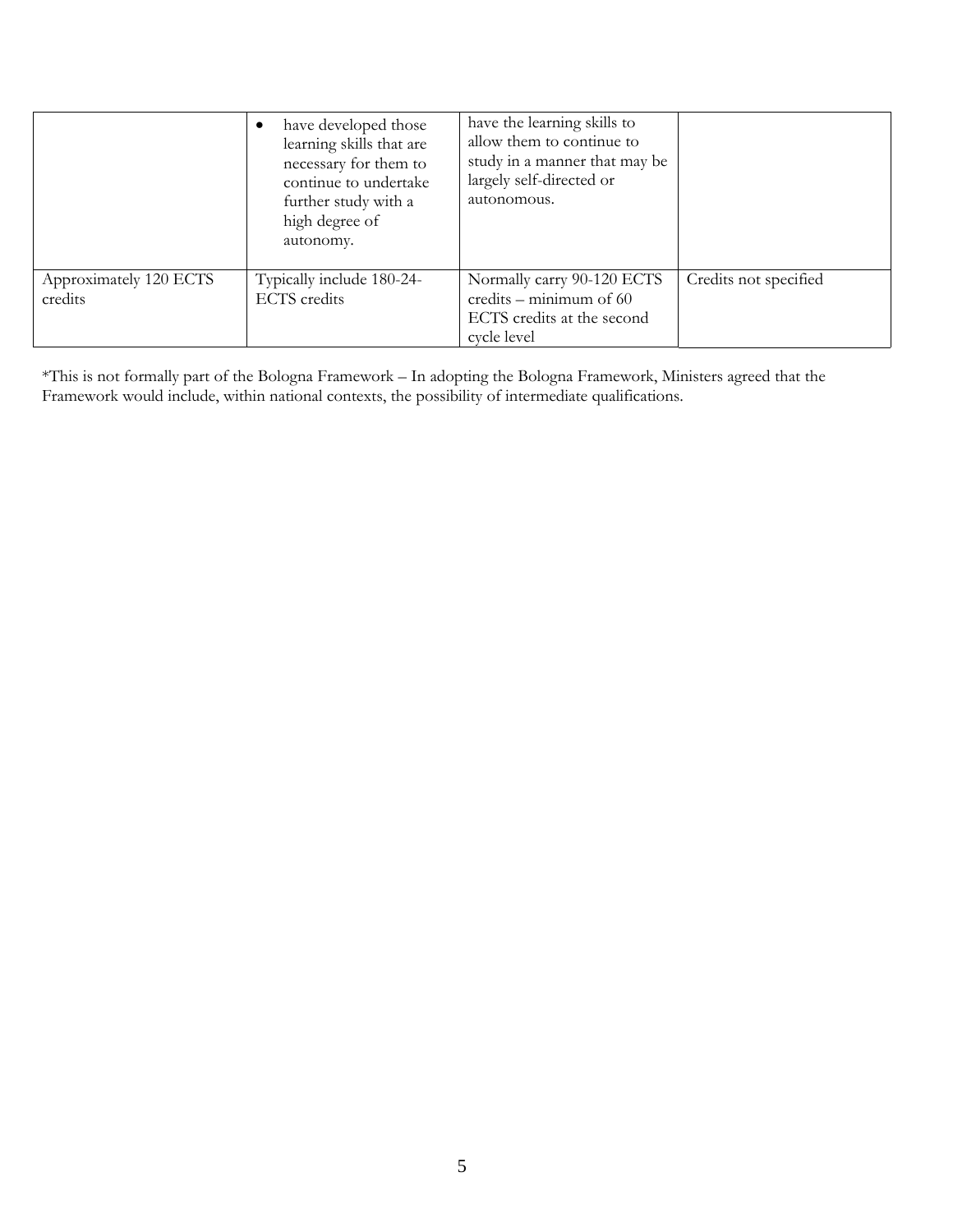## **Good practice for the development of national frameworks of qualifications (Extract from Working Group on Qualifications Frameworks Report, 2005)**

- The development and review process for producing good frameworks is most effective when it involves all relevant stakeholders both within and outside higher education. Higher educations frameworks naturally link to VET and postsecondary education and as such are best viewed and treated as a national initiative. This also makes possible the inclusion of, or links to, other areas of education and training outside higher education.
- The framework for higher education qualifications should identify a clear and nationally-agreed set of purposes.
- Frameworks for higher education qualifications benefit from the inclusion of cycles and /or levels, and articulation with outcome-focussed indicators and/or descriptors of qualifications.
- The use of learning outcomes in describing units, modules, and whole qualifications aids their transparency, recognition and subsequent student and citizen mobility. The identification of formal links to learning outcomes should play an important role in the development of national frameworks of qualifications.
- More flexible higher education frameworks of qualifications have the benefit of promoting multiple pathways into and through higher education, and thus through encouraging lifelong learning and the efficient use of resources promote greater social cohesion.
- Higher education frameworks of qualifications benefit from being directly linked to credit accumulation and transfer systems. Credits are student-centred tools that can enhance the flexibility, clarity, progression and coherence of educational systems when they are expressed in terms of learning outcomes, levels/cycles and workload. Credit systems facilitate bridges and links between different forms, modes, levels and sectors of education and can be instrumental in facilitating access, inclusion and lifelong learning.
- Higher education frameworks of qualifications should explicitly link to academic standards, national and institutional quality assurance systems, and public understanding of the place and level of nationally recognised qualifications.
- Public confidence in academic standards requires public understanding of the achievements represented by different higher education qualifications and titles. This confidence and understanding is enhanced by the publication of appropriate institutional audits and/or subject review reports.
- The development and application of 'new style' national frameworks of qualifications facilitates the development of autonomous higher education institutions by creating clear external reference points that help to promote high quality, responsible and responsive institutions.
- National frameworks of qualifications need to articulate in a transparent way with the overarching European framework for qualifications. The process of articulation should involve the careful mapping of national qualifications (their levels, learning outcomes and descriptors) with the cycle descriptors identified for the European overarching framework.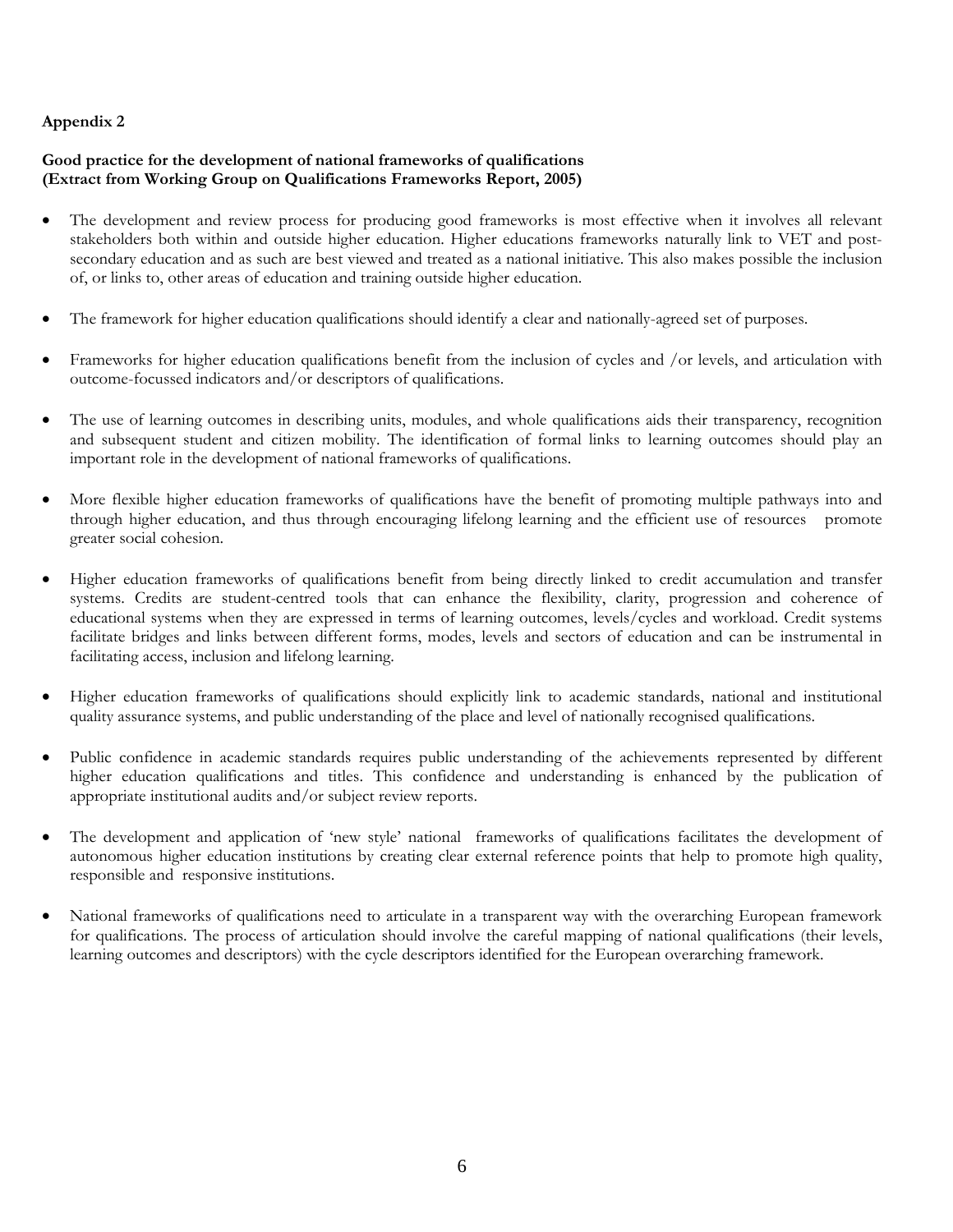#### **Criteria & Procedures for Verification of Framework Compatibility (Extract from Working Group on Qualifications Frameworks Report, 2005)**

Criteria for verifying that national frameworks are compatible with the Bologna framework are as follows:

- 1. The national framework for higher education qualifications and the body or bodies responsible for its development are designated by the national ministry with responsibility for higher education
- 2. There is a clear and demonstrable link between the qualifications in the national framework and the cycle qualification descriptors of the European framework
- 3. The national framework and its qualifications are demonstrably based on learning outcomes and the qualifications are linked to ECTS or ECTS compatible credits
- 4. The procedures for inclusion of qualifications in the national framework are transparent
- 5. The national quality assurance system for higher education refer to the national framework of qualifications and are consistent with the Berlin Communiqué and any subsequent communiqué agreed by ministers in the Bologna Process
- 6. The national framework, and any alignment with the European framework, is referenced in all Diploma Supplements
- 7. The responsibilities of the domestic parties to the national framework are clearly determined and published.

Procedures for verifying that national frameworks are compatible with the Bologna framework are as follows:

- 1. The competent national body/bodies shall certify the compatibility of the national framework with the European framework.
- 2. The self-certification process shall include the stated agreement of the quality assurance bodies in the country in question recognised through the Bologna Process
- 3. The self-certification process shall involve international experts
- 4. The self-certification and the evidence supporting it shall be published and shall address separately each of the criteria set out
- 5. The ENIC and NARIC networks shall maintain a public listing of States that have confirmed that they have completed the self-certification process [www.enic-naric.net]
- 6. The completion of the self-certification process shall be noted on Diploma Supplements issued subsequently by showing the link between the national framework and the European framework.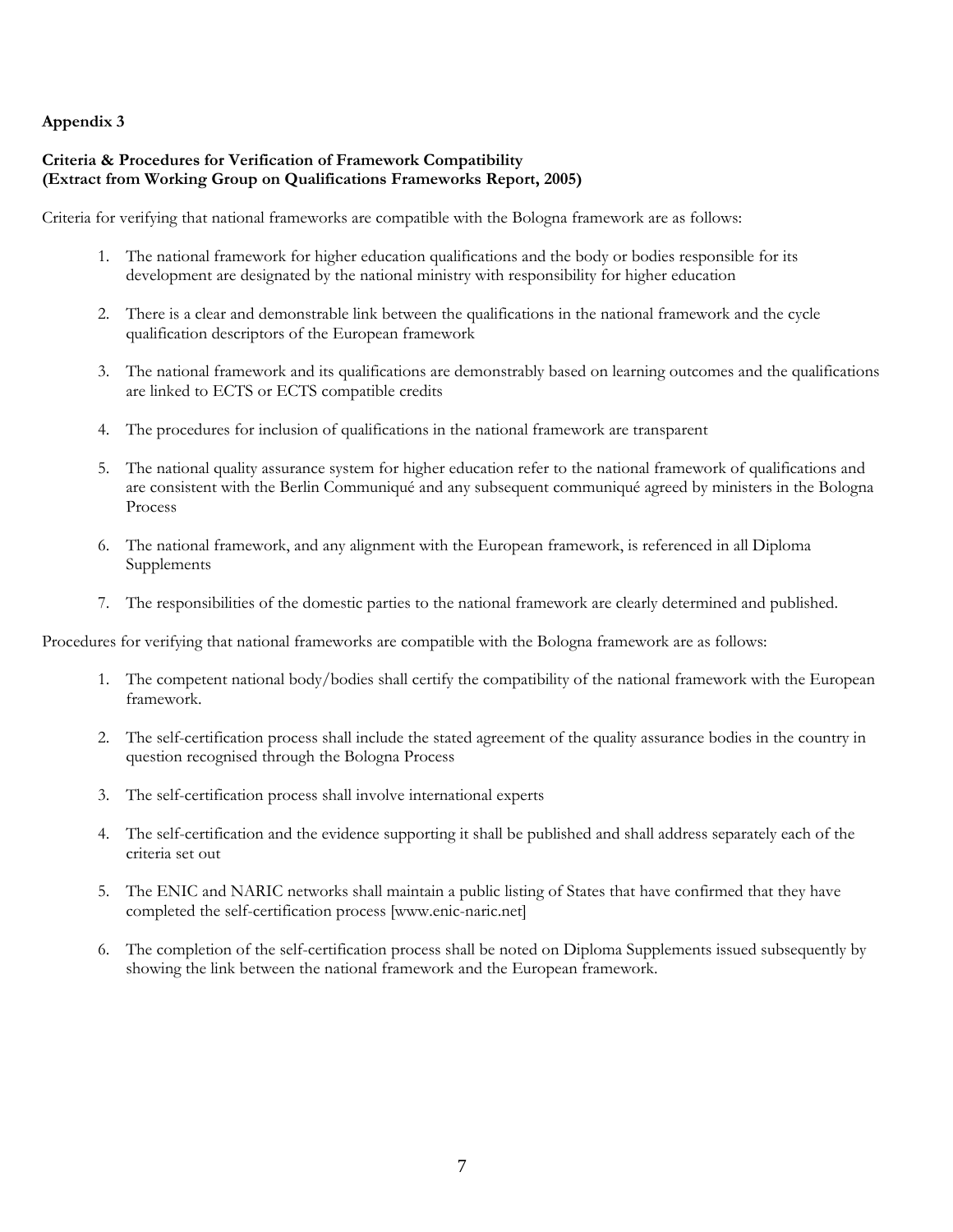## **Recommendations to be considered by countries in undertaking the verification process (Extract from Qualifications Frameworks Working Group Report, 2007) The procedures and criteria are those referred to in Appendix 3 (above)**

Procedures:

- *In developing their National Frameworks, countries should be have a eye on the need to align the National Framework to the Bologna Framework while noting that the Framework development process and the subsequent alignment are separate processes.*
- *countries should ensure that there is some element of testing or implementation of a national framework before the process of aligning it to the Bologna Framework is completed*
- *it might be helpful for small groups of countries to co-operate in undertaking alignment processes*
- *while some countries have qualifications recognition agreements with other countries, sometimes outside of Europe, and the Working Group suggests that consultation be undertaken by a country aligning a national framework to the Bologna Framework with any such country with which it has a qualifications recognition agreement. Furthermore, countries with a tradition of having award holders move to other (perhaps neighbouring) countries may also wish to discuss any alignment process with those countries or perhaps involve peers from such countries in their alignment process.*
- *the small steering group model, together with consultation with stakeholders on a transparent basis is a good model for all countries. At the same time, the Working Group recognises that different models may work well for other countries.*
- *It is important that there is clarity on the arrangements for requiring the stated agreement of certain stakeholders of the verification when a verification process is initiated.*
- *the manner in which Scotland and Ireland have involved international experts in their work through membership of the steering group has been exemplary*
- *there are issues that will need to be addressed in the future about the availability and financing of experts to assist countries in their verification processes. There will be linguistic challenges, particularly where a verification process is undertaken in a national language whose use in not widespread across Europe and, certainly at this stage in the development of national frameworks, there is not a significant number of potential experts available. One option which the working Group suggests could be explored is that the Council of Europe might assist some countries in the identification of potential international experts for national verification processes.*
- *The format of the Scottish and Irish reports can act as exemplars for the formats of the reports of other countries.*
- *there is a need for two outcomes from each self-certification process:* 
	- o *The first is the detailed verification document analysing in detail all issues and addressing each of the criteria and procedures*
	- o *The second is a simple summary of the outcomes for communication to the general public*
	- *all future alignment processes should take note of any alignment that has been completed.*

Criteria (Note the working group made no recommendations regarding criteria 3, 4, 6 or 7) :

- Criterion 1 The national framework for higher education qualifications and the body or **bod es responsible for its development are designated by the national ministry with i responsib lity for higher education. i**
	- o *that while the were not any particular issues arising for Ireland and Scotland in relation to the designation of the body with responsibility for the Framework in each country, this could be an issue for other countries. For such countries, the national actors who initiate Framework development may not be the same as the body ultimately responsible for the Framework. This is a natural development and does not undermine the ultimate legitimacy of the Framework which will eventually need to be adopted in a formal way in each country.*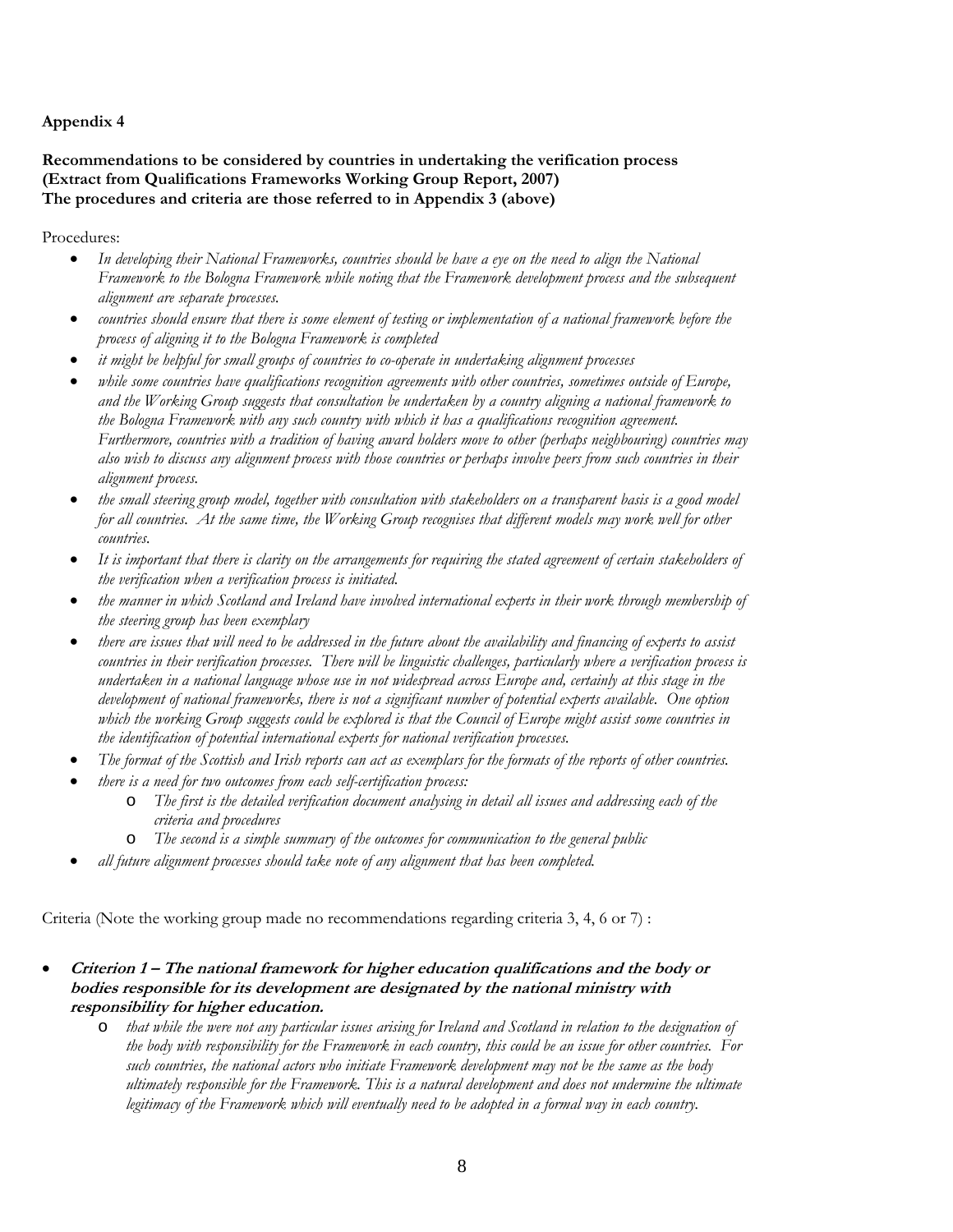- **Criterion 2 There is a clear and demonstrable link between the qualifications in the national framework and the cycle qualification descriptors of the European framework**
	- o *that the work of the ENIC and NARIC networks in examining issues relating to the concept of substantial difference be informed of issues arising in the verification process and that consideration be given to the development of formal linkages to this work.*
	- o *that in making report all countries should seek to address progression issues.*
	- o *that there will be issues for many countries in terms of having more than one level in a National Framework relating to a Bologna cycle and of having intermediate qualifications and levels and that the approaches undertaken in the Scottish and Irish Reports, in terms of identifying these can act as examples for other countries which have intermediate qualifications/levels.*
	- o *The Working Group recommends that countries should identify intermediate qualifications in their verification processes and examine the possibility of aligning any first cycle intermediate qualifications with the Joint Quality Initiative's descriptor for the higher education short cycle.*
	- o *The concept of 'best fit' is a crucial one. It is not expected, nor is it desirable, that there will be an exact match between descriptors of different frameworks, which will have different purposes and contexts. The pilots showed that many qualifications will have elements which fit to a higher or lower level of the framework than the level at which the qualification as a whole is placed. The purpose of frameworks is to help understand both similarities and differences between different qualifications which do not have exact matches or equivalences.*
	- o *there is a need to ensure that national verification reports address the issue of labour market relevance of first cycle completion.*
	- o *The working group notes that it has been very difficult for Scotland and Ireland to address such recognition issues [i.e., recognition by higher education institutions in other countries of Scottish and Irish qualifications and of other country qualifications by Irish and Scottish institutions] given the state-of-play in the implementation of the national frameworks incorporating the Bologna cycles. Nevertheless, the Group considers that given that this is one of the key aims of the Bologna Framework, it is important that all countries endeavour to seek appropriate information in this regard as part of their verification work. The Group considers that this is an area where the ENIC and NARIC networks can be of assistance.*
	- o *that all countries should provide for the review of the verification of the alignment of their National Framework to the Bologna Framework where there have been any major amendments to their National Framework.*
	- o *that it is important that legacy awards (awards that will no longer be made but which are important as there will continue to be many holders of such awards) are included in, or related to, National Frameworks as they are being developed and implemented and that these are taken into account in the verification of the alignment with the Bologna Framework.*
- Criterion 5 The national quality assurance systems for higher education refer to the national **framework of qualifications and are consistent with the Berlin Commun qué and any i subsequent communiqué agreed by ministers in the Bologna Process**
	- o *that in the implementation of the verification process countries should demonstrate that their national systems at institutional and agency level – are deliberately seeking to implement the Standards and Guidelines for Quality Assurance in the European Higher Education Area and that the state-of-play in relation to reviews in line with the Standards and Guidelines should be set out while at this time such review need not to been undertaken. The working group notes that it is the intention of many countries to implement the standards and guidelines within the next four years and considers that any verification report should be added to and the Council of Europe notified where a review in line with the Standards and Guidelines has been completed. Additionally, the Working Group recommends that for any self-certification process underway after 2010, it should be a requirement that agency reviews in line with the standards and guidelines are completed in a satisfactory way prior to the completion of any self-certification process.*